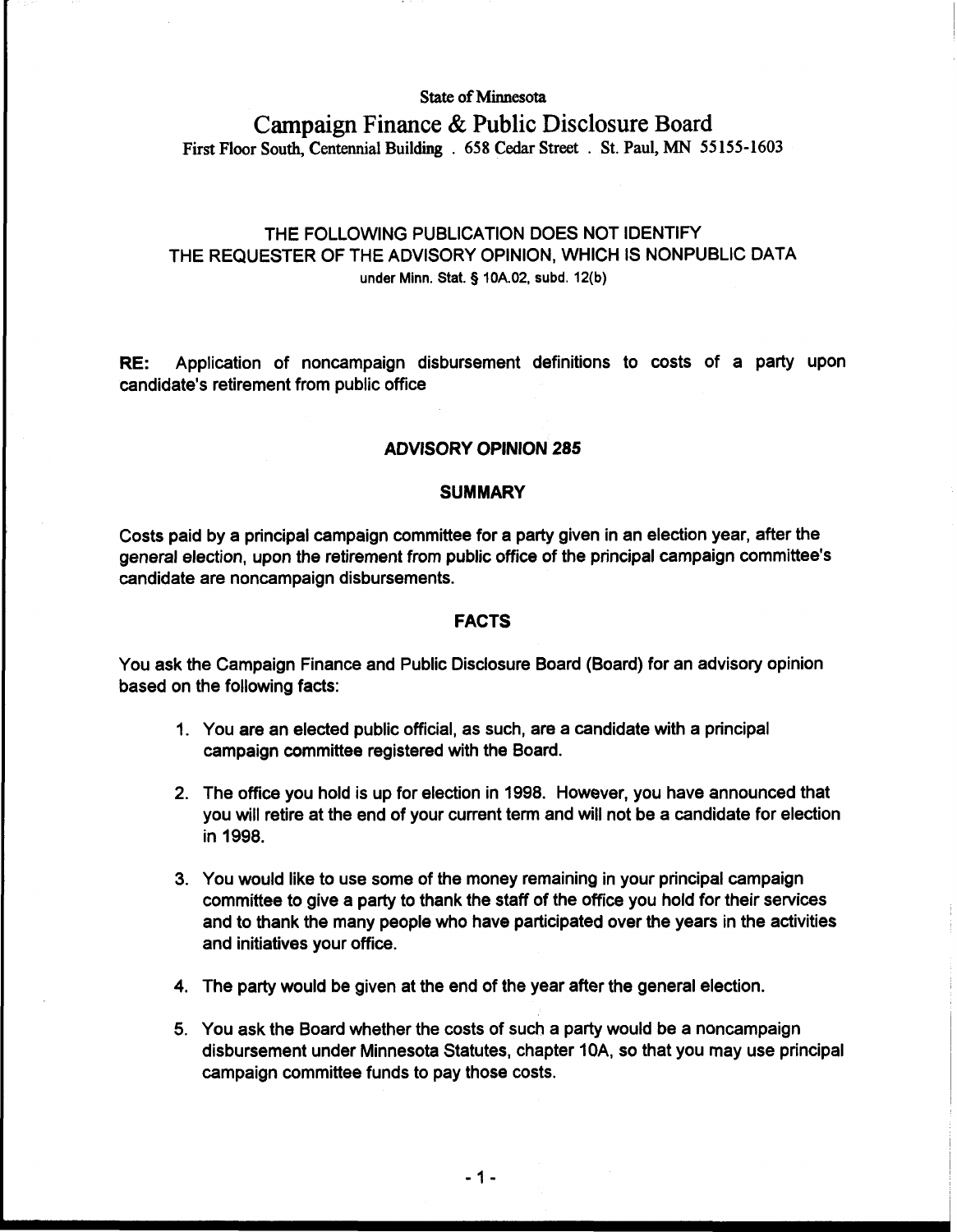# **ISSUE**

May the costs of a party at the end of a candidate's service in public office, given to thank staff and others who have assisted in the official's public service, be paid for with campaign funds as a noncampaign disbursement?

#### **OPINION**

The candidate's principal campaign committee may use its funds to pay for a single party, in an election year, after the general election, when the candidate will no longer seek election to the office held.

In reaching this conclusion, the Board first considered whether the request fell within an existing noncampaign disbursement category and concluded that it did not.

The party you describe does not fit the noncampaign disbursement for expenses of the candidate for serving in office provided in Minn. Stat. § 10A.01, subd. 10c(j). The Board has generally limited use of this noncampaign disbursement to costs that directly assist the official in the continuing performance of public service, that enhance the official's ability to serve, and that would not be incurred if the official were not serving in office.

The party under consideration is not a party given in a general election year when a candidate's name will no longer appear on a ballot or the general election is concluded, as provided for in Minn. Stat. § 10A.01, subd. 10c(m). Use of this noncampaign disbursement is limited to candidates whose names appeared on the primary and/or general election ballots in the election year during which the party is given.

The Board notes that the party you propose is related in some ways to your service in office, although it does not have the direct relation to continued and improved service that the Board has recognized as sufficient for application of Minn. Stat. § 10A.02, subd. 10c(j). The party also bears many similarities to the post election party authorized by Minn. Stat. § 1 0A.01, subd. 10c(m), although it does not completely fall within the 10c(m) definition.

The Board has authority under Minn. Stat. § 10A.01, subd. 10c(s), to recognize payments not specifically listed in the statute as valid noncampaign disbursements and does so in this matter.

Your principal campaign committee may use its funds to pay for the party you describe. This opinion is based on the Board's understanding that principal campaign committee funds will be used for a single party, to be given in 1998, after the general election. This opinion is further based on the fact that 1998 is an election year for the office you hold and that your name would be on the ballot for that election if you had not decided to retire/from this public office at the end of your current term.

 $2/05/95$ Issued:

G. Barry Anderson, Chair Campaign Finance and Public Disclosure Board